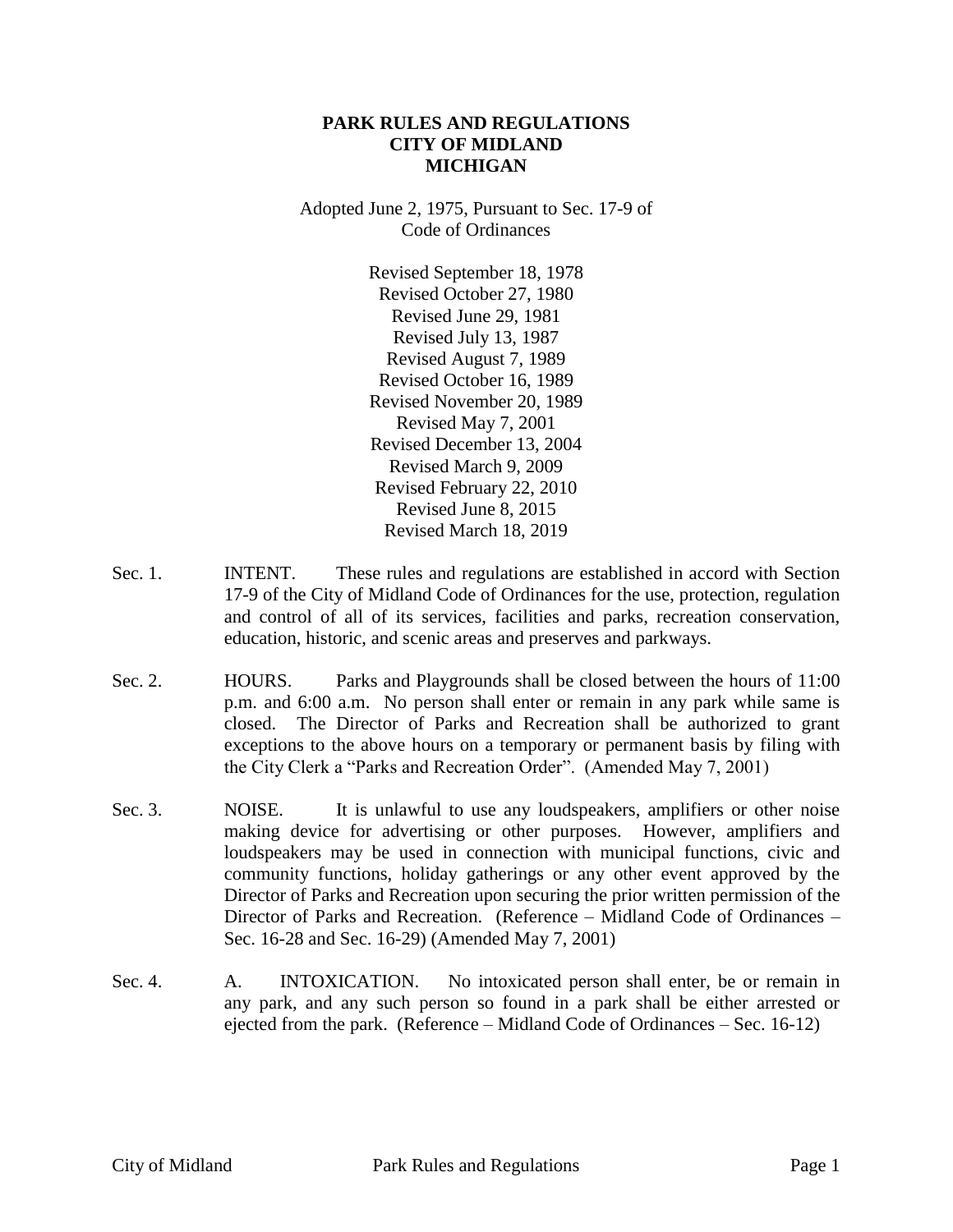B. ALCOHOL. (Amended March 9, 2009) No person shall bring into or consume alcoholic beverages in Trilogy Skate Park, Thrune Park, Pine River Park, and Riverbend Park. Alcoholic beverages, except spirits, may be consumed in any other park within the city limits except under the following conditions:

- 1. In the following parks between the closing time of the park and 6:00 a.m.:
	- a. Emerson Park
	- b. Plymouth Park
	- c. City Forest
	- d. Stratford Woods Park
	- e. Chippewassee Park
	- f. Central Park
- 2. Between the hours of 9:00 p.m. and 6:00 a.m. in all other parks.

Alcoholic beverages may be sold by persons operating under a concession from the City, subject to the regulation and control of the City Council. Sale of alcoholic beverages shall be by the individual drink only, and drinks shall only be consumed on the premises of the concession. Sale of beer and wine in the unopened containers shall not be permitted.

Notwithstanding the foregoing, the possession and consumption of alcoholic beverages within the licensed area of Currie Municipal Golf Course shall be in accord with the resort Class C liquor license held by the City of Midland, the Michigan Liquor Control Act, and any other related laws of the State of Michigan and ordinances of the City of Midland.

C. MARIHUANA. No person shall consume, smoke or vape marihuana on or within any City park property, including pavilions, restrooms or buildings, or in and around any City-owned recreational facilities including the Midland Civic Arena and Currie Municipal Golf Course per State statute MCL §333.27954(e), or as may be amended, which prohibits recreational marihuana use in a public place. (Amended March 18, 2019)

D. FIREWORKS. Unless given a written permit by the Director of Parks and Recreation and the Fire Chief of the City of Midland, it shall be unlawful for any person to possess or use in any park or parkway of the City of Midland any blank cartridge, toy pistol, toy cannon, toy cane or toy gun in which explosives are used; the type of unmanned balloon which requires fire underneath to propel the same; firecrackers, torpedoes, skyrockets, Roman candles, Daygo bombs or other fireworks of like construction, or any fireworks containing any explosive or inflammable compound or any tablets or other device commonly used and sold as fireworks, containing nitrates, chlorates, oxalates, sulfides of lead, barium, antimony, arsenic, mercury, nitroglycerin, phosphorous or any compound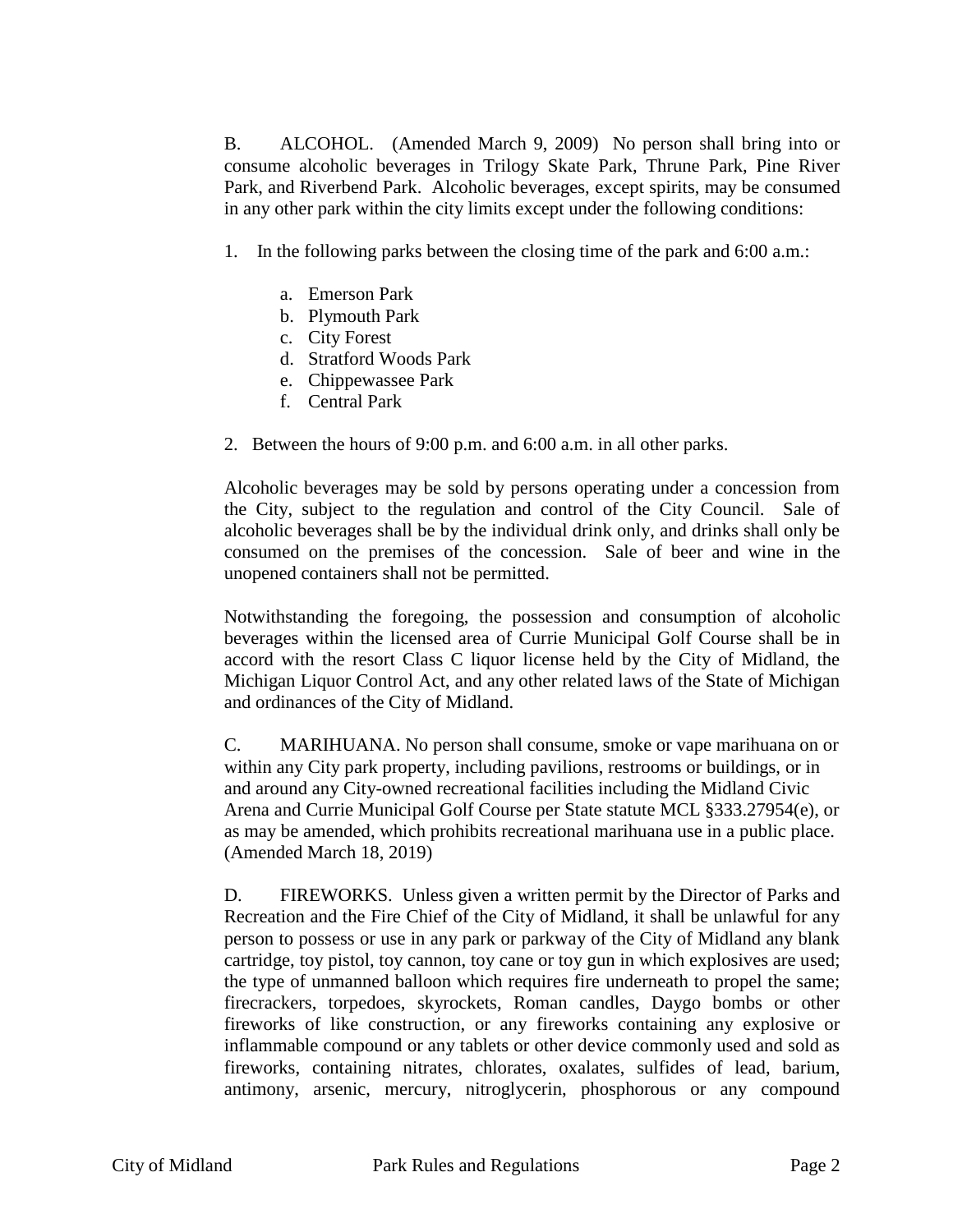containing any of the same or other modern explosives. Included within the foregoing prohibition are model rockets and model rocket engines designed and used for the purpose of propelling recoverable aero models. Not included in the foregoing prohibition are sparklers containing not more than .0125 pounds of burning portion per sparkler, flitter sparklers in paper tubes not exceeding 1/8 inch in diameter, toy snakes not containing mercury, toy pistols, toy canes, toy guns or other device manufactured to utilize paper and/or plastic caps containing not more than .25 of a grain of explosive content per cap, or said paper and/or plastic caps themselves. (Added June 12, 1978 and amended May 7, 2001).

- Sec. 5. TRASH. There shall be no littering of ground. All paper, garbage and other debris shall be placed in waste containers. Where waste container is not provided, waste shall be carried away.
- Sec. 6. PROTECTION OF PROPERTY. No person shall:
	- A. Willfully destroy, deface, alter, change or remove any monument, stone marker, bench marker, stake, post or blaze, marking or designating any boundary line, survey line, or reference point.
	- B. Cut, break, mark upon or otherwise injure any building, equipment, bridge, drain, wall, fountain, lamppost, fence, gate, hedge or other structure.
	- C. Deface, destroy, or remove any placard, notice or sign, whether permanent or temporary, posted or exhibited within or upon park property.
	- D. Appropriate, excavate, injure or destroy any historical or prehistorical ruin or any object of antiquity, without permission of the City Council.
	- E. Cut, mar, remove, or destroy any tree, sapling, seedling, bush or shrub, whether alive or dead, or chip, blaze, box, girdle, trim or otherwise deface or injure any tree or shrub, or break or remove any branch, foliage, flower or any tree or shrub, or pick, gather, uproot, remove or destroy any flower, plant or grass.
	- F. Remove or cause to removed any sod, earth, humus, peat, boulders, gravel or sand, without written permission of the Director of Parks and Recreation. (Reference – Midland Code of Ordinances – Sec. 16-14) (Amended May 7, 2001)
- Sec. 7. FIRES. No person shall build, light or cause to be lighted any fire in any area except in an approved grill, stove, fireplace or other suitable container, nor shall any person starting a fire leave the area without extinguishing the fire. (See also Midland Fire Code)
- Sec. 8. A. PARKING AND TRAFFIC. There shall be no driving or parking of any motor vehicle in parks except in designated drives, parking spaces, and other specified areas. There shall be no obstructing of any park walk or drive. (Reference – Midland Code of Ordinances – Chapter 24, Sec. 8.26)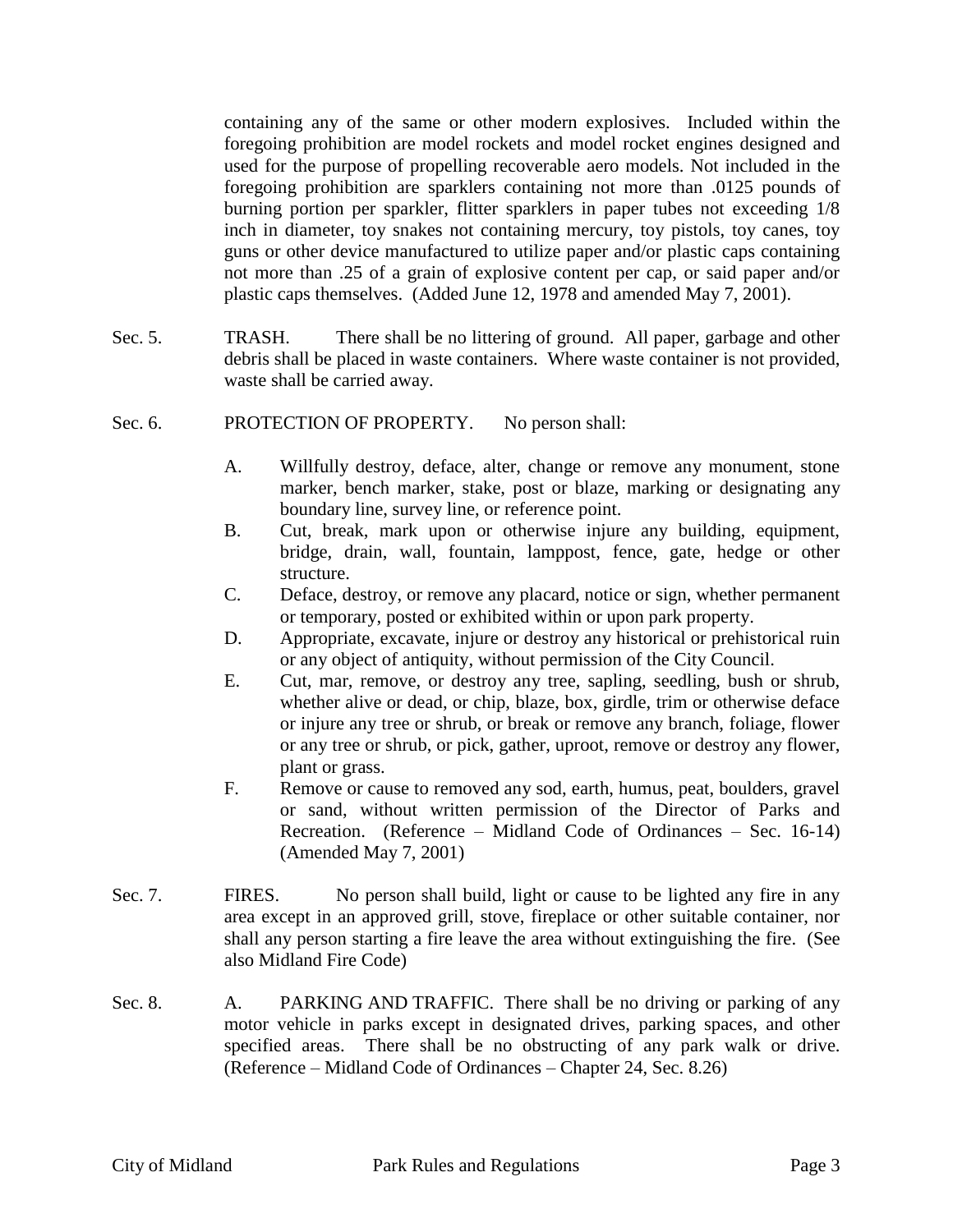B. BICYCLES, TRICYCLES, MOTORCYCLES, SNOWMOBILES, ALL-TERRAIN VEHICLES, SCOOTERS. No person shall ride, drive or propel any bicycle, tricycle, motorcycle, snowmobile, all-terrain vehicle, scooter or similar vehicle on any but the regular vehicular roads or designated trail designed for said use, except that such vehicles, may be pushed by hand not faster than a walk over grassy areas, wood tracts or specially designated paved areas normally reserved for the use of pedestrians and no person shall deviate from compliance with all traffic ordinance provisions governing the operation of bicycles while on park property. (Reference – Midland Code of Ordinances – Chapter 24, Sec. 8.26) (Amended May 7, 2001)

C. ORV'S IN CITY FOREST. Off-road vehicles are prohibited anywhere within the City Forest. This prohibition shall not apply to a vehicle which is permitted to be operated on a highway pursuant to the Michigan Vehicle Code (Act No. 300 of the Public Acts of Michigan of 1949 as amended) if the vehicle is not also registered as an ORV. Any vehicle meeting the proceeding requirement is restricted to established roadways only unless authorized in writing by the Director of Parks and Recreation. Off-road vehicles or ORV's include any motor driven off-road recreation vehicle, including snowmobiles, capable of crosscountry travel without benefit of a road or trail, on or over land, snow, ice, marsh, swampland, or other terrain. ORV's also include a multi-track or multi-wheel drive or low pressure tire vehicle, a motorcycle or related 2-wheel or 3-wheel vehicle, an amphibious machine, a ground effect air cushion vehicle, or other means of transportation with motive power from a source other than muscle or wind. ORV's do not include aircraft or vehicles operated by or for the City. (Definition from Section 1(j) of Act 319 of 1975.) Exceptions can be made. See Section 11(b)10 in these rules. (Three 1989 additions or amendments; Amended May 7, 2001)

- Sec. 9. CONDUCT. No person shall conduct himself in a disorderly manner or use profane or obscene language. (Reference – Midland Code of Ordinances – Chapter 16)
- Sec. 10. DOGS AND OTHER ANIMALS. It shall be unlawful for any person to permit or allow any dog or other animal, whether licensed or unlicensed, to run at large or stray beyond the premises of such owner unless under reasonable control of some person. All littering from the animal shall be removed from any City park and properly disposed of. This also includes Currie Golf Course and its adjacent properties. (Reference – Midland Code of Ordinances – Sec. 3-17, Sec. 3-19 and 10-16) (Amended May 7, 2001)
- Sec. 11. A. PERMITS General.
	- (1) An applicant for a permit for park usage shall provide the Parks and Recreation Department with a reasonable description of the activity to be held in the parks.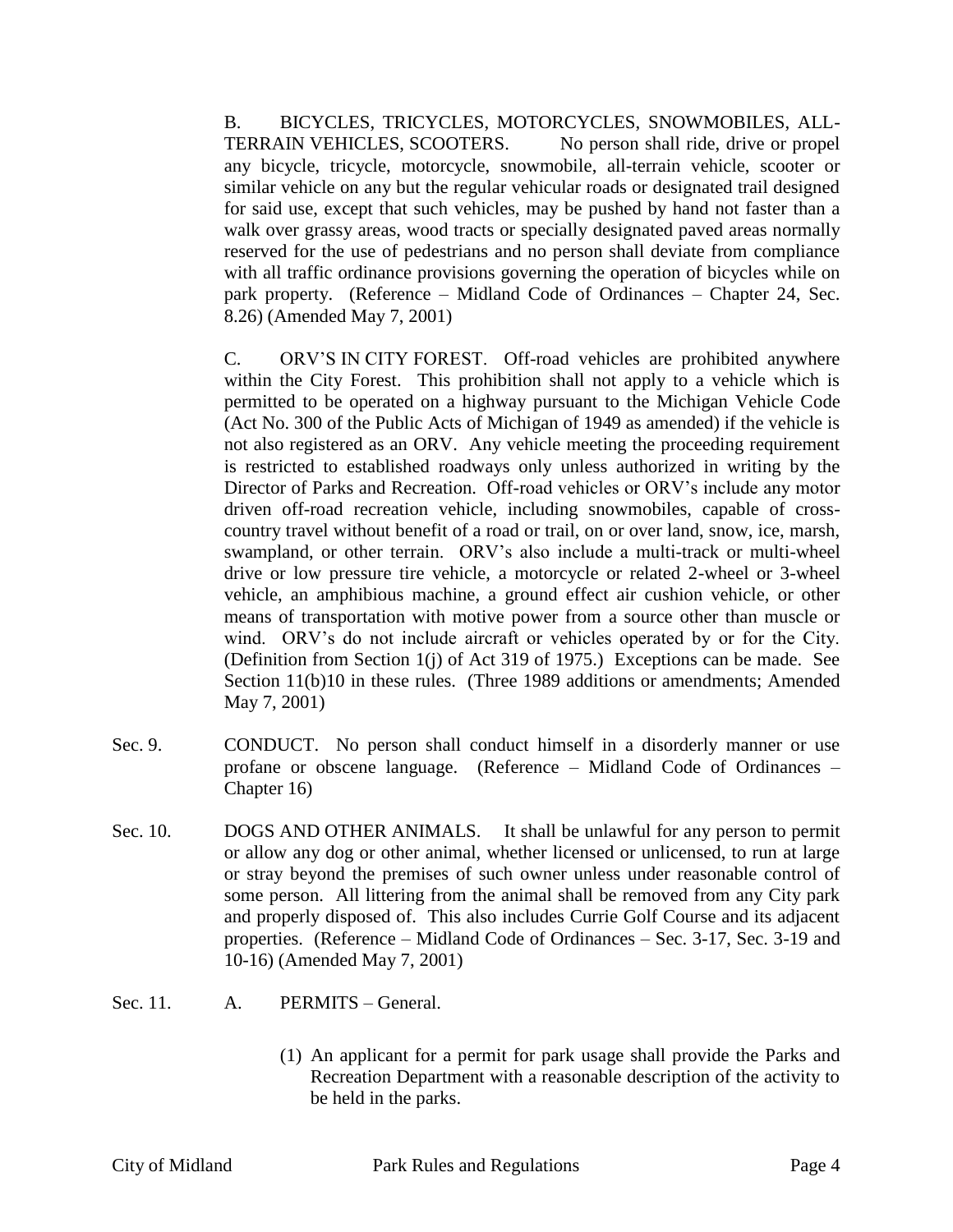- (2) No permit for a function will be granted if the holding of the event at the time and place desired by the applicant would overtax the facilities or the resources of the City.
- (3) Permits required for these specific events will not be unreasonably denied. No permit will be denied because of the sex, race, color, creed, religion, age, handicap or disability or national origin of the applicant(s). (Amended May 7, 2001.)
- (4) In the event that the Director of Parks and Recreation or the City of Midland Police Department conclude that there has been a violation of any agreement referred to in the rules, the permit issued to the individual or group entering the agreement may be revoked immediately, and the applicant may be denied future permits. (Amended May 7, 2001)
- (5) The holder of a permit shall be bound by all the Park Rules and Regulations in force as though the same were inserted in the permit. The person to whom a permit is issued shall be liable for any loss, damage or injury sustained by any person whatsoever by reason of the negligence of the person or persons to whom such permits are issued.
- (6) Any person or organization to whom a written permit is issued by the Director of Parks and Recreation shall exhibit the permit upon request. (Amended May 7, 2001)
- (7) Where deemed appropriate, the Director of Parks and Recreation may require the permittee to obtain insurance to fully protect the City in such amounts as the Director of Parks and Recreation deems appropriate. (Amended May 7, 2001)
- B. PERMITS Activities Requiring a Permit.
	- (1) No person shall use the Central Park band shell for any type of public show or performance without first obtaining a written permit issued by the Director of Parks and Recreation. (Amended May 7, 2001)
	- (2) Any person who wishes to reserve a ball diamond for a sports event must obtain a written permit for such usage from the Director of Parks and Recreation. (Amended May 7, 2001)
	- (3) Any person desiring to reserve a picnic space or shelter in a park for an event, must contact the Parks and Recreation Department beginning the second Monday in January of the current year to obtain a permit in accord with the fee schedule in Section 21-73 of the City of Midland Code of Ordinances. (Amended December 13, 2004, and February 22, 2010)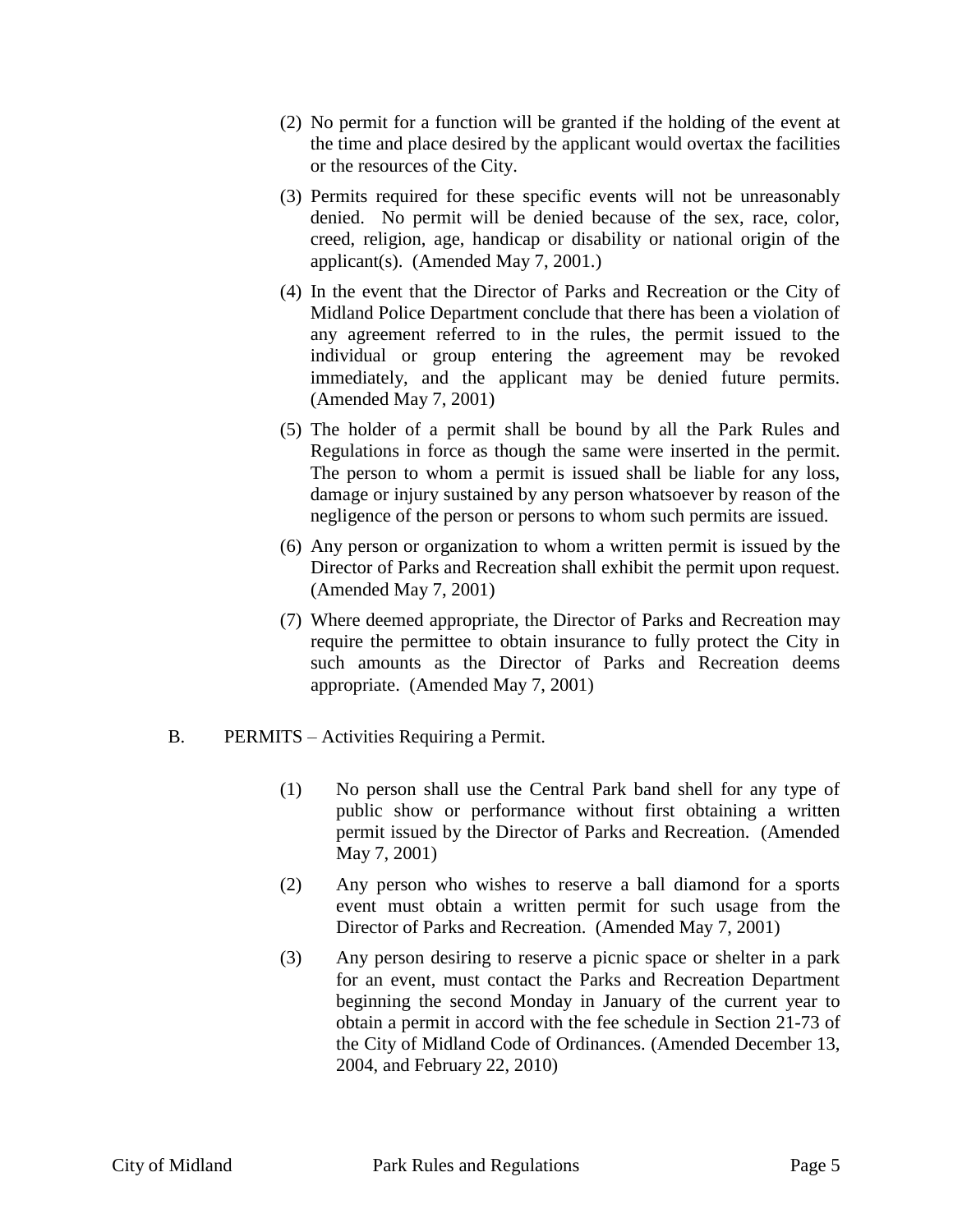- (4) No band, procession, military company, or any company or group with flags and/or banners shall be allowed in any park or parkway or within any park without a written permit from the Director of Parks and Recreation. (Amended May 7, 2001)
- (5) No permit shall be issued for a mass audience event at which an admission would be charged, without first obtaining a written permit from City Council. (Amended May 7, 2001)
- (6) No person, group or organization shall sell or offer for sale any article, thing, or service within the park without first obtaining a written permit issued by the Director of Parks and Recreation. (Amended May 7, 2001)
- (7) No person, group or organization shall do any soliciting, peddling, or hawking within the park without first obtaining a written permit issued by the Director of Parks and Recreation. (Amended May 7, 2001)
- (8) No person, group or organization shall be permitted to possess or use any of the fireworks described in Section 4(C) of these Park Rules and Regulations within any park or parkway of the City without first obtaining a written permit from both the Director of Parks and Recreation and the Fire Chief of the City of Midland. (Added June 12, 1978 and amended May 7, 2001)
- (9) No person, group or organization shall be permitted to park completely self-contained trailer coaches requiring no utility connections or the use of any public facilities other than for parking without first obtaining a written permit from the Director of Parks and Recreation. (Reference – Midland Code of Ordinances – Sec. 25-13; Park Rules and Regulations – Sec. 2 and Sec. 13.)
- (10) A permit for on-road use only of ORV's in the City Forest may be obtained from the Director of Parks and Recreation. The purpose of the permit is to allow ORV use in the City Forest when, in the opinion of the Director of Parks and Recreation, such use would be appropriate to the purposes of the City Forest. Each permit has a maximum duration of six months. No more than five permits may be in effect at any one time. (Added August, 1989 and amended May 7, 2001)

## Sec. 12. WEDDINGS.

- A. No person shall use the park facilities for a wedding ceremony without first obtaining a written permit from the Director of Parks and Recreation. (Amended May 7, 2001)
- B. Application in writing must be received by the Director of Parks and Recreation before the proposed time of use to be considered for a permit. (Amended May 7, 2001)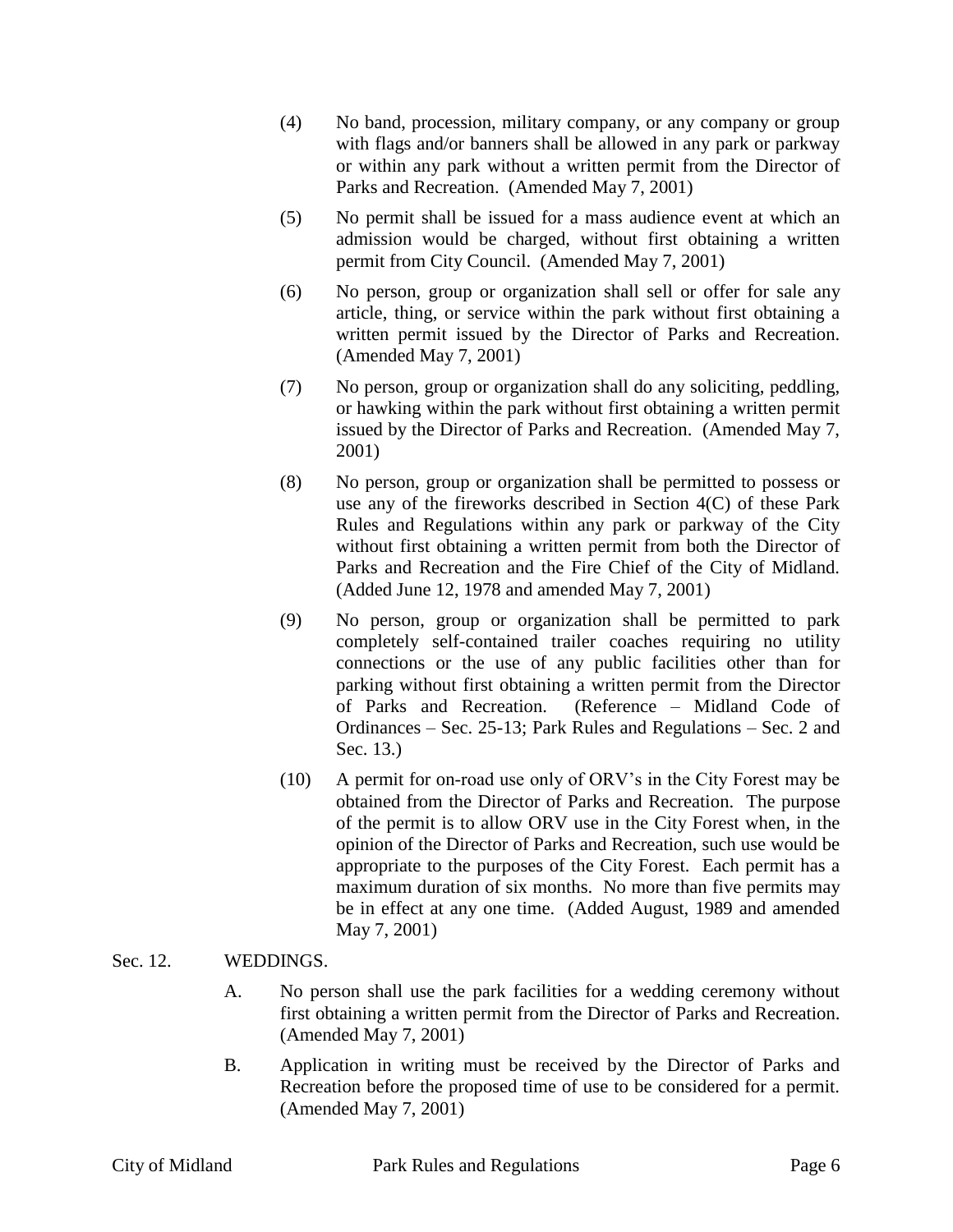- C. Park facilities may not be altered in any way to accommodate the wedding party without written permission from the Director of Parks and Recreation. (Amended May 7, 2001)
- D. Park facilities shall remain open to the public.
- E. No rice or confetti may be used at any time in the park.
- F. Large crowds shall not interfere with public use of the facility. (Amended May 7, 2001)
- Sec. 13. Pere Marquette Rail-Trail of Mid-Michigan. Access guidelines for powered transport equipment for persons with limited mobility. (Added May 7, 2001)
	- A. Definitions:
		- (1) Restricted mobility means: "Any person who has a state-issued handicapper parking permit or has a visible or severe disability."
		- (2) As used in this guideline, mobility assistance vehicle (MAV) means: "A single passenger electrically powered wheelchair or other mobility aid (such as an "Amigo") specifically designed by its manufacturer for the transportation of persons with disabilities."
		- (3) A multiple use MAV (MUMAV) is an electrically powered mobility assistance vehicle designed for use by persons who do not necessarily have restricted mobility, but which may be useful to them.
	- B. Operation. Persons with restricted mobility may use MAV'S on the Pere Marquette Rail-Trail of Mid-Michigan. MAV'S may not operate at speeds in excess of 5 miles per hour, and shall yield the right-of-way to all pedestrians and non-motorized forms of transportation.
	- C. Exception. A person who does not have a restricted mobility as defined above, but is nevertheless physically restricted in his/her mobility, may, upon written request to the Midland County Parks and Recreation Department, seek a permit to use a MUMAV upon the Pere Marquette Rail-Trail. No "exception" permit will be granted unless the request for same is accompanied by a document signed by applicant's physician attesting to and defining applicant's restricted mobility. (All MUMAV'S used under this exception must display the international symbol for accessibility – a blue and white wheelchair symbol). MUMAV'S may not operate at speeds in excess of 5 miles per hour, and shall yield the right-of-way to all pedestrians and non-motorized forms of transportation.
	- D. Interpretation. This guideline shall be used by the Midland County Parks and Recreation Department staff who shall have the final determination as to its meaning and applicability.
- Sec. 14. TRILOGY SKATE PARK RULES. (Added May 7, 2001; Revised June 8, 2015)